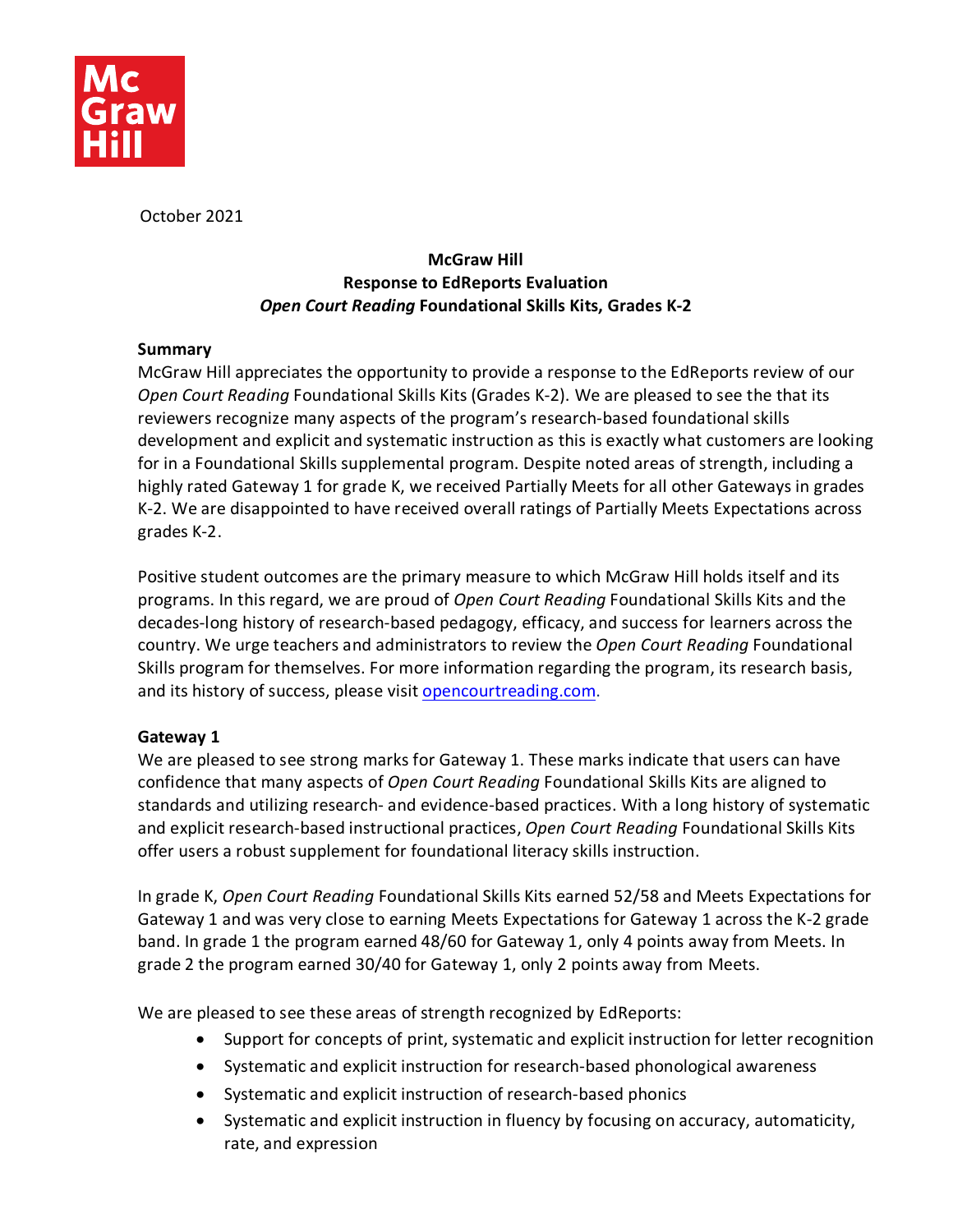

While we appreciate that these areas of strengths in Gateway 1 have been noted, we believe that the program deserves higher ratings for the following Indicators at the grades listed below. We have provided EdReports reviewers with detailed counterevidence for each of these Indicators; however, the scores have not been increased. Due to word count limits for this response, evidence could not be included here. McGraw Hill is happy to share this counterevidence upon inquiry.

Grade 1

- 1B Materials provide instructional support for general concepts of print and connect learning of print concepts to books and provide cumulative review of print concepts, letter identification, and printing letters.
- 1J Materials provide application and encoding of phonics in activities and tasks.
- 1K Materials and instruction support students in learning and practicing regularly and irregularly spelled high-frequency words.
- 1O Instructional opportunities are built into the materials for systematic, evidencebased explicit instruction in fluency.

Grade 2

- 1K Materials include systematic instruction of high-frequency words and opportunities to practice reading of high-frequency words to develop automaticity.
- 1M Materials explicitly teach word analysis strategies (e.g., phoneme/grapheme recognition, syllabication, morpheme analysis) based on the requirements of the standards and provide students with frequent practice opportunities to apply word analysis strategies.

We encourage reviewers to conduct their own review and make their own determination of how the program addresses the bulleted items above.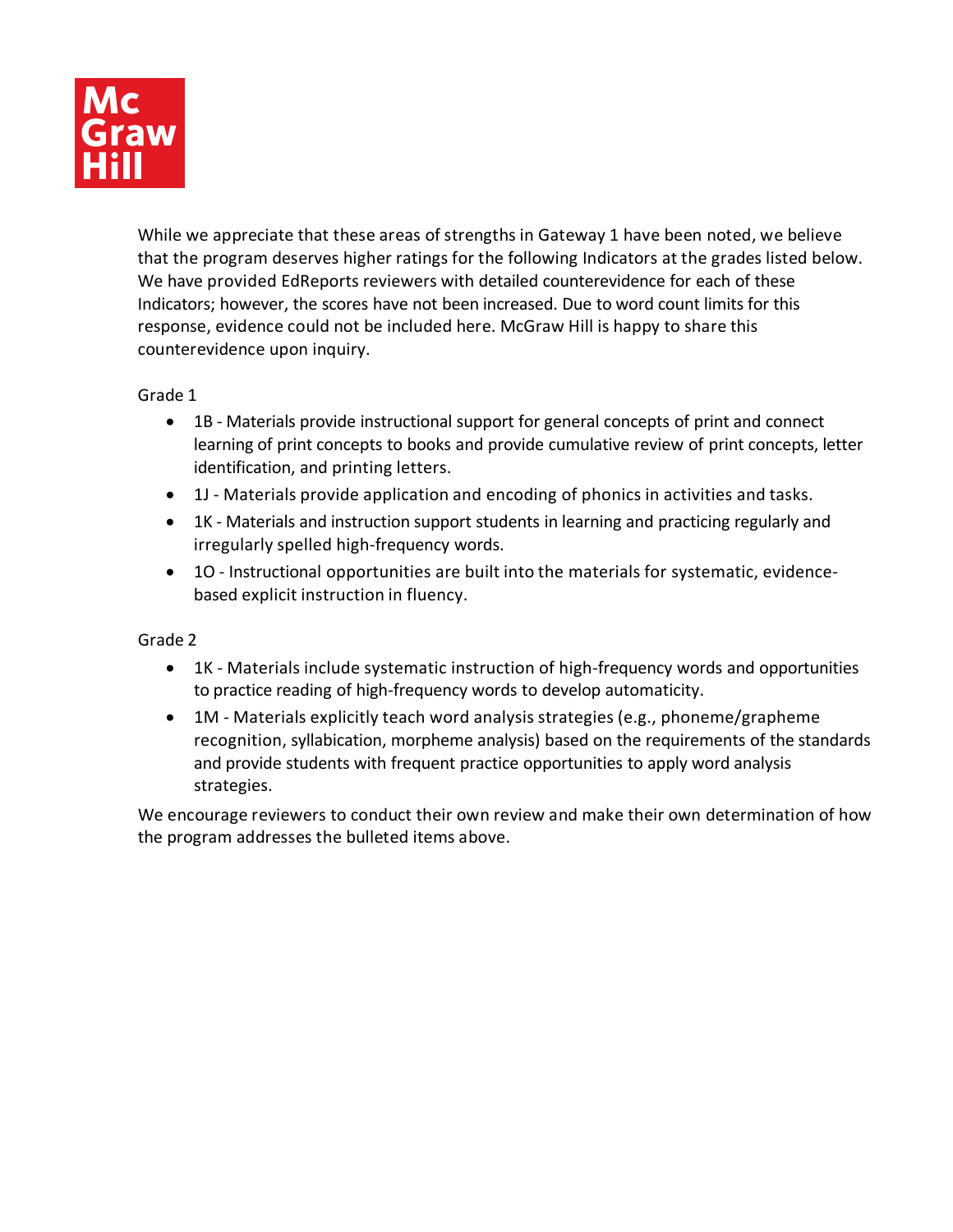

#### **Gateway 2**

*Open Court Reading* Foundational Skills Kits received a Partially Meets Expectations rating for Gateway 2, Implementation, Support Materials & Assessment, across Grades K-2.

Areas of strength noted:

- Teacher editions with ample and useful annotations and suggestions, guidance included for use of embedded technology
- Adult-level explanations and examples of foundational literacy skill concepts so teachers can improve their own knowledge
- Scope and sequence shows clear, evidence-based explanation for expected hierarchy of phonemic awareness competence, and intentional sequence of phonics skills
- Decodable texts align to scope and sequence
- Decodable texts include high-frequency words aligned to scope and sequence

As with Gateway 1, the strengths noted speak to the fact that *Open Court Reading* Foundational Skills Kits are built upon decades of research, field testing, and time-tested instructional models.

While the program received Partially Meets Expectations for this Gateway, McGraw Hill believes that educators using *Open Court Reading* Foundational Skills Kits receive best-in-class training and support that will help them implement with fidelity throughout their adoption of the program. Professional development and teacher support is embedded in the digital platform as well as print teacher materials, including teaching videos, point of use differentiated instruction, and materials to support language development. Assessment tools and materials help teachers track students' progress toward mastery of foundational literacy skills throughout their implementation of the program.